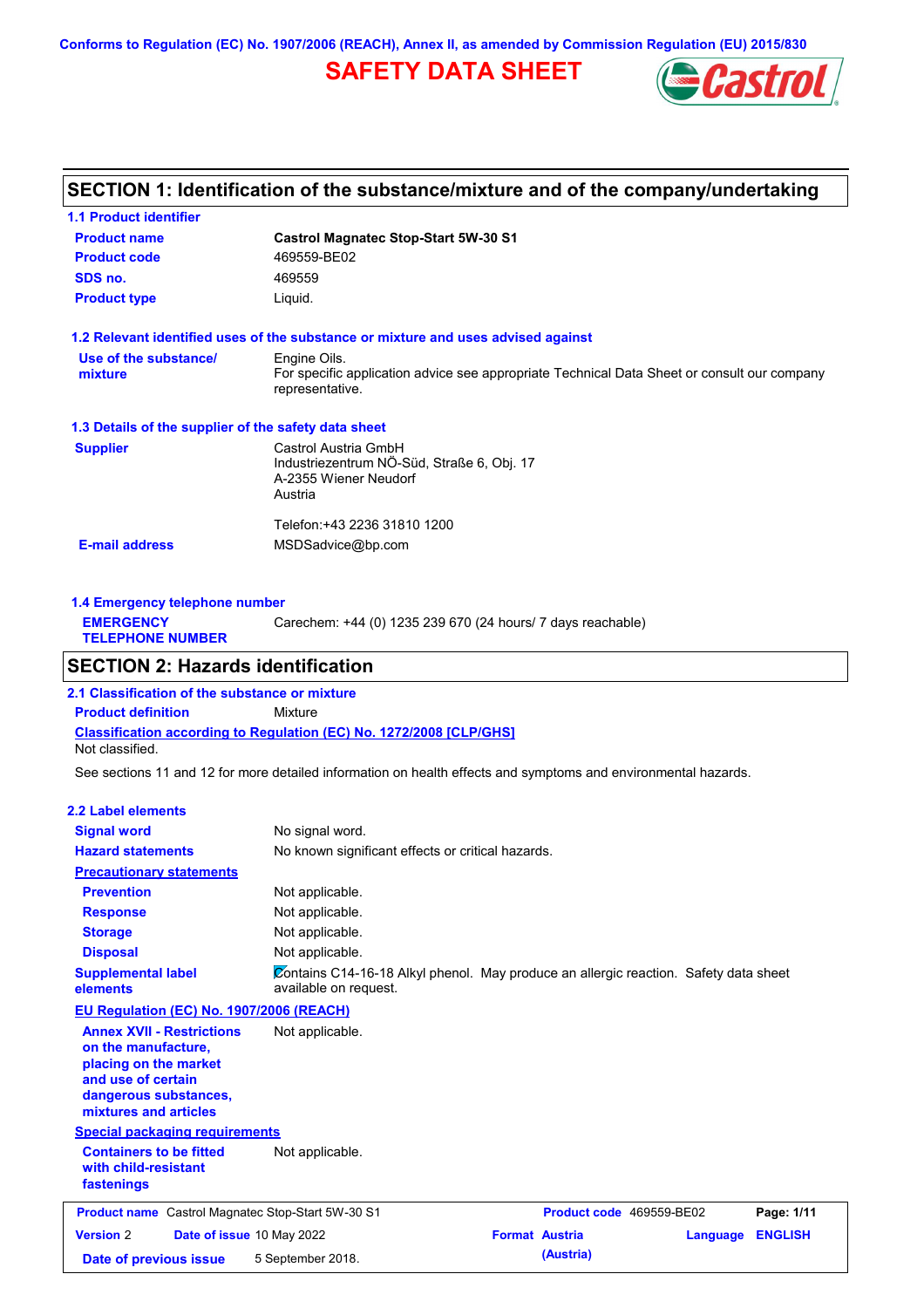# **SECTION 2: Hazards identification**

| <b>Tactile warning of danger</b>                                                                                         | Not applicable.                                                                                                                                                                                                          |
|--------------------------------------------------------------------------------------------------------------------------|--------------------------------------------------------------------------------------------------------------------------------------------------------------------------------------------------------------------------|
| 2.3 Other hazards                                                                                                        |                                                                                                                                                                                                                          |
| <b>Results of PBT and vPvB</b><br>assessment                                                                             | Product does not meet the criteria for PBT or vPvB according to Regulation (EC) No. 1907/2006,<br>Annex XIII.                                                                                                            |
| <b>Product meets the criteria</b><br>for PBT or vPvB according<br>to Regulation (EC) No.<br><b>1907/2006, Annex XIII</b> | This mixture does not contain any substances that are assessed to be a PBT or a vPvB.                                                                                                                                    |
| Other hazards which do<br>not result in classification                                                                   | Defatting to the skin.<br>USED ENGINE OILS<br>Used engine oil may contain hazardous components which have the potential to cause skin<br>cancer.<br>See Toxicological Information, section 11 of this Safety Data Sheet. |

# **SECTION 3: Composition/information on ingredients**

#### **3.2 Mixtures**

**Product definition**

 $\overline{\mathbf{H}}$ ighly refined base oil (IP 346 DMSO extract < 3%). Proprietary p **Mixture** 

| <b>Product/ingredient</b><br>name                                       | <b>Identifiers</b>                                                                   | %          | <b>Regulation (EC) No.</b><br>1272/2008 [CLP] | <b>Type</b> |
|-------------------------------------------------------------------------|--------------------------------------------------------------------------------------|------------|-----------------------------------------------|-------------|
| Lubricating oils (petroleum), C20-50,<br>hydrotreated neutral oil-based | REACH #: 01-2119474889-13<br>EC: 276-738-4<br>CAS: 72623-87-1<br>Index: 649-483-00-5 | ≥25 - ≤50  | Asp. Tox. 1, H304                             | $[1]$       |
| C14-16-18 Alkyl phenol                                                  | REACH #: 01-2119498288-19                                                            | $\leq 0.3$ | Skin Sens, 1B, H317<br>STOT RE 2, H373        | $[1]$       |

#### **See Section 16 for the full text of the H statements declared above.**

#### **Type**

[1] Substance classified with a health or environmental hazard

[2] Substance with a workplace exposure limit

[3] Substance meets the criteria for PBT according to Regulation (EC) No. 1907/2006, Annex XIII

[4] Substance meets the criteria for vPvB according to Regulation (EC) No. 1907/2006, Annex XIII

[5] Substance of equivalent concern

[6] Additional disclosure due to company policy

Occupational exposure limits, if available, are listed in Section 8.

# **SECTION 4: First aid measures**

| <b>4.1 Description of first aid measures</b> |                                                                                                                                                                                                                                                               |
|----------------------------------------------|---------------------------------------------------------------------------------------------------------------------------------------------------------------------------------------------------------------------------------------------------------------|
| Eye contact                                  | In case of contact, immediately flush eyes with plenty of water for at least 15 minutes. Eyelids<br>should be held away from the eyeball to ensure thorough rinsing. Check for and remove any<br>contact lenses. Get medical attention.                       |
| <b>Skin contact</b>                          | Wash skin thoroughly with soap and water or use recognised skin cleanser. Remove<br>contaminated clothing and shoes. Wash clothing before reuse. Clean shoes thoroughly before<br>reuse. Get medical attention if irritation develops.                        |
| <b>Inhalation</b>                            | $\mathbf{F}$ inhaled, remove to fresh air. In case of inhalation of decomposition products in a fire,<br>symptoms may be delayed. The exposed person may need to be kept under medical<br>surveillance for 48 hours. Get medical attention if symptoms occur. |
| <b>Ingestion</b>                             | Do not induce vomiting unless directed to do so by medical personnel. Get medical attention if<br>symptoms occur.                                                                                                                                             |
| <b>Protection of first-aiders</b>            | No action shall be taken involving any personal risk or without suitable training.                                                                                                                                                                            |

#### **4.2 Most important symptoms and effects, both acute and delayed**

See Section 11 for more detailed information on health effects and symptoms. **Potential acute health effects Inhalation** Exposure to decomposition products may cause a health hazard. Serious effects may be delayed following exposure. **Ingestion** No known significant effects or critical hazards. **Skin contact** Defatting to the skin. May cause skin dryness and irritation. **Eye contact** No known significant effects or critical hazards. **Delayed and immediate effects as well as chronic effects from short and long-term exposure Product name** Castrol Magnatec Stop-Start 5W-30 S1 **Product code** 469559-BE02 **Page: 2/11 Version** 2 **Date of issue** 10 May 2022 **Format Austria Language ENGLISH Date of previous issue 5 September 2018. (Austria)**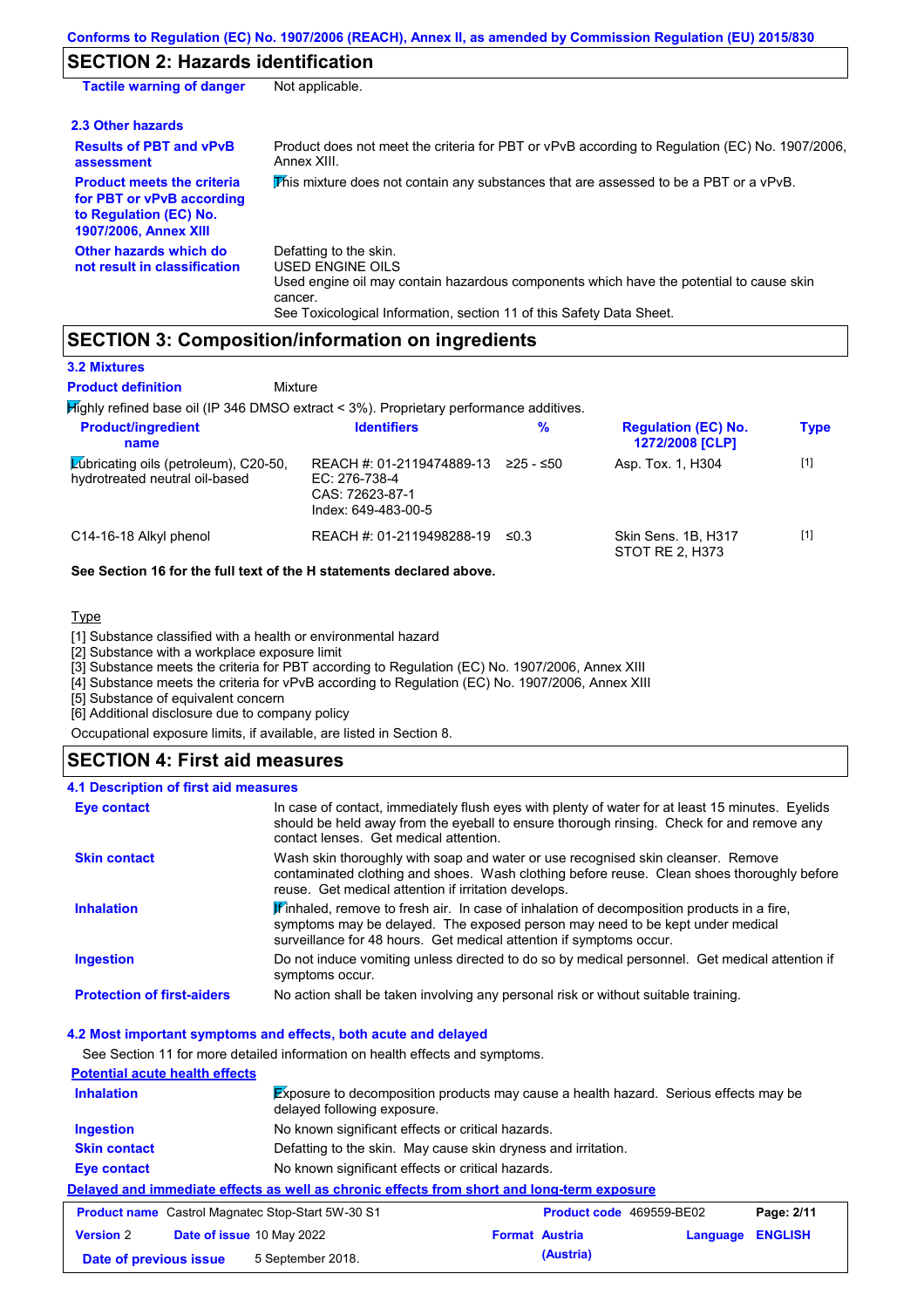#### **Conforms to Regulation (EC) No. 1907/2006 (REACH), Annex II, as amended by Commission Regulation (EU) 2015/830**

# **SECTION 4: First aid measures**

| <b>Inhalation</b>   | Overexposure to the inhalation of airborne droplets or aerosols may cause irritation of the<br>respiratory tract. |
|---------------------|-------------------------------------------------------------------------------------------------------------------|
| <b>Ingestion</b>    | Ingestion of large quantities may cause nausea and diarrhoea.                                                     |
| <b>Skin contact</b> | Prolonged or repeated contact can defat the skin and lead to irritation and/or dermatitis.                        |
| <b>Eye contact</b>  | Potential risk of transient stinging or redness if accidental eye contact occurs.                                 |

#### **4.3 Indication of any immediate medical attention and special treatment needed**

Notes to physician **Treatment should in general be symptomatic and directed to relieving any effects.** In case of inhalation of decomposition products in a fire, symptoms may be delayed. The exposed person may need to be kept under medical surveillance for 48 hours.

# **SECTION 5: Firefighting measures**

| 5.1 Extinguishing media                                   |                                                                                                                                                                                                                                                                                                                                                                   |
|-----------------------------------------------------------|-------------------------------------------------------------------------------------------------------------------------------------------------------------------------------------------------------------------------------------------------------------------------------------------------------------------------------------------------------------------|
| <b>Suitable extinguishing</b><br>media                    | In case of fire, use foam, dry chemical or carbon dioxide extinguisher or spray.                                                                                                                                                                                                                                                                                  |
| <b>Unsuitable extinguishing</b><br>media                  | Do not use water jet. The use of a water jet may cause the fire to spread by splashing the<br>burning product.                                                                                                                                                                                                                                                    |
| 5.2 Special hazards arising from the substance or mixture |                                                                                                                                                                                                                                                                                                                                                                   |
| <b>Hazards from the</b><br>substance or mixture           | In a fire or if heated, a pressure increase will occur and the container may burst.                                                                                                                                                                                                                                                                               |
| <b>Hazardous combustion</b><br>products                   | Combustion products may include the following:<br>carbon oxides $(CO, CO2)$ (carbon monoxide, carbon dioxide)<br>metal oxide/oxides<br>nitrogen oxides (NO, NO <sub>2</sub> etc.)                                                                                                                                                                                 |
| 5.3 Advice for firefighters                               |                                                                                                                                                                                                                                                                                                                                                                   |
| <b>Special precautions for</b><br>fire-fighters           | No action shall be taken involving any personal risk or without suitable training. Promptly<br>isolate the scene by removing all persons from the vicinity of the incident if there is a fire.                                                                                                                                                                    |
| <b>Special protective</b><br>equipment for fire-fighters  | Fire-fighters should wear appropriate protective equipment and self-contained breathing<br>apparatus (SCBA) with a full face-piece operated in positive pressure mode. Clothing for fire-<br>fighters (including helmets, protective boots and gloves) conforming to European standard EN<br>469 will provide a basic level of protection for chemical incidents. |

# **SECTION 6: Accidental release measures**

|                                                          | 6.1 Personal precautions, protective equipment and emergency procedures                                                                                                                                                                                                                                                                                                                        |                       |           |                          |                |
|----------------------------------------------------------|------------------------------------------------------------------------------------------------------------------------------------------------------------------------------------------------------------------------------------------------------------------------------------------------------------------------------------------------------------------------------------------------|-----------------------|-----------|--------------------------|----------------|
| For non-emergency<br>personnel                           | No action shall be taken involving any personal risk or without suitable training. Evacuate<br>surrounding areas. Keep unnecessary and unprotected personnel from entering. Do not touch<br>or walk through spilt material. Floors may be slippery; use care to avoid falling. Put on<br>appropriate personal protective equipment.                                                            |                       |           |                          |                |
| For emergency responders                                 | If specialised clothing is required to deal with the spillage, take note of any information in<br>Section 8 on suitable and unsuitable materials. See also the information in "For non-<br>emergency personnel".                                                                                                                                                                               |                       |           |                          |                |
| <b>6.2 Environmental</b><br>precautions                  | Avoid dispersal of spilt material and runoff and contact with soil, waterways, drains and sewers.<br>Inform the relevant authorities if the product has caused environmental pollution (sewers,<br>waterways, soil or air).                                                                                                                                                                    |                       |           |                          |                |
|                                                          | 6.3 Methods and material for containment and cleaning up                                                                                                                                                                                                                                                                                                                                       |                       |           |                          |                |
| <b>Small spill</b>                                       | Stop leak if without risk. Move containers from spill area. Absorb with an inert material and<br>place in an appropriate waste disposal container. Dispose of via a licensed waste disposal<br>contractor.                                                                                                                                                                                     |                       |           |                          |                |
| <b>Large spill</b>                                       | Stop leak if without risk. Move containers from spill area. Prevent entry into sewers, water<br>courses, basements or confined areas. Contain and collect spillage with non-combustible,<br>absorbent material e.g. sand, earth, vermiculite or diatomaceous earth and place in container<br>for disposal according to local regulations. Dispose of via a licensed waste disposal contractor. |                       |           |                          |                |
| 6.4 Reference to other<br><b>sections</b>                | See Section 1 for emergency contact information.<br>See Section 5 for firefighting measures.<br>See Section 8 for information on appropriate personal protective equipment.<br>See Section 12 for environmental precautions.<br>See Section 13 for additional waste treatment information.                                                                                                     |                       |           |                          |                |
| <b>Product name</b> Castrol Magnatec Stop-Start 5W-30 S1 |                                                                                                                                                                                                                                                                                                                                                                                                |                       |           | Product code 469559-BE02 | Page: 3/11     |
| <b>Version 2</b><br>Date of issue 10 May 2022            |                                                                                                                                                                                                                                                                                                                                                                                                | <b>Format Austria</b> |           | Language                 | <b>ENGLISH</b> |
| Date of previous issue                                   | 5 September 2018.                                                                                                                                                                                                                                                                                                                                                                              |                       | (Austria) |                          |                |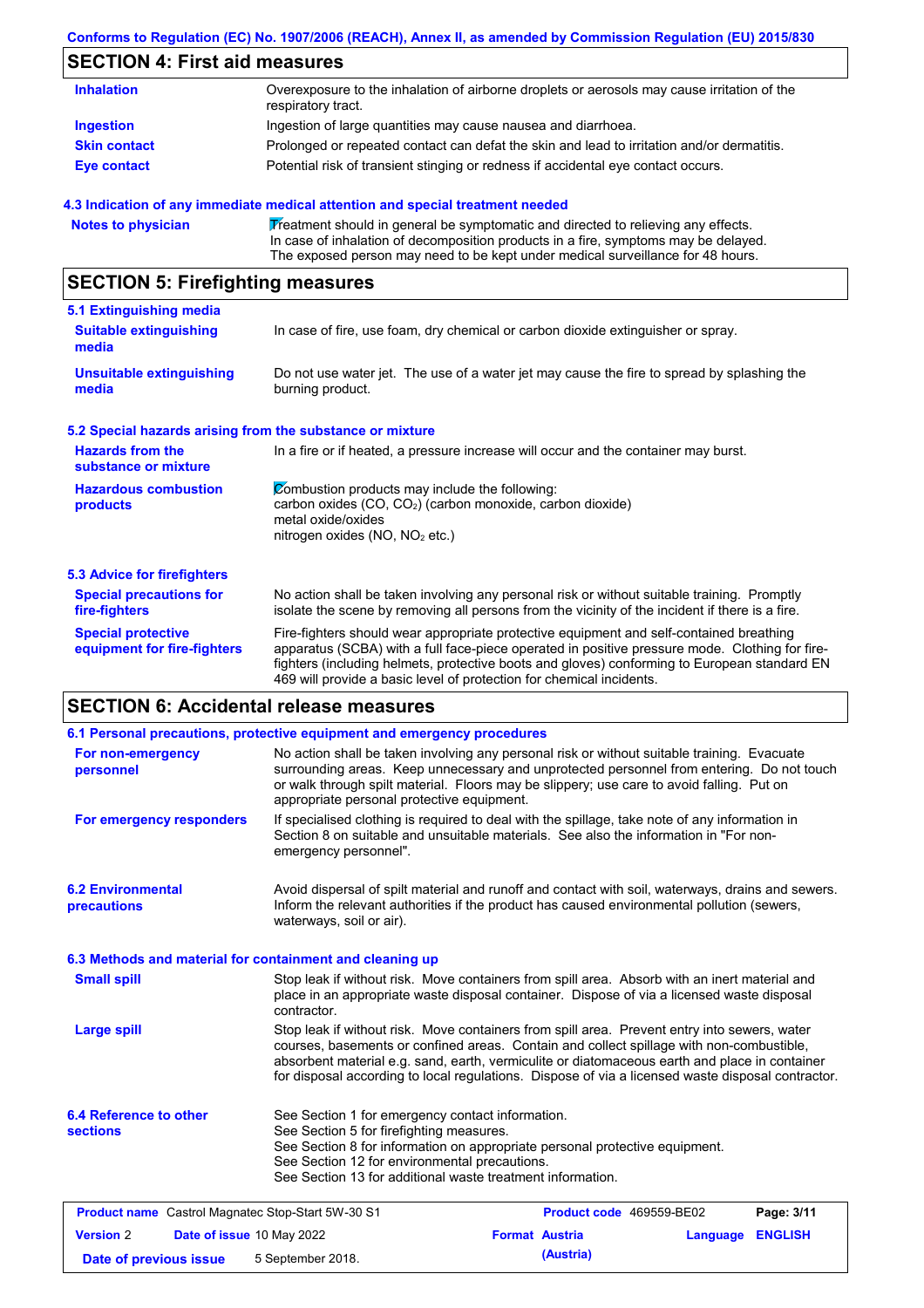# **SECTION 7: Handling and storage**

| 7.1 Precautions for safe handling                                                    |                                                                                                                                                                                                                                                                                                                                                                                                                                                                                          |
|--------------------------------------------------------------------------------------|------------------------------------------------------------------------------------------------------------------------------------------------------------------------------------------------------------------------------------------------------------------------------------------------------------------------------------------------------------------------------------------------------------------------------------------------------------------------------------------|
| <b>Protective measures</b>                                                           | Put on appropriate personal protective equipment.                                                                                                                                                                                                                                                                                                                                                                                                                                        |
| <b>Advice on general</b><br>occupational hygiene                                     | Eating, drinking and smoking should be prohibited in areas where this material is handled,<br>stored and processed. Wash thoroughly after handling. Remove contaminated clothing and<br>protective equipment before entering eating areas. See also Section 8 for additional<br>information on hygiene measures.                                                                                                                                                                         |
| <b>7.2 Conditions for safe</b><br>storage, including any<br><i>incompatibilities</i> | Store in accordance with local regulations. Store in a dry, cool and well-ventilated area, away<br>from incompatible materials (see Section 10). Keep away from heat and direct sunlight. Keep<br>container tightly closed and sealed until ready for use. Containers that have been opened must<br>be carefully resealed and kept upright to prevent leakage. Store and use only in equipment/<br>containers designed for use with this product. Do not store in unlabelled containers. |
| <b>Not suitable</b>                                                                  | Prolonged exposure to elevated temperature.                                                                                                                                                                                                                                                                                                                                                                                                                                              |
| 7.3 Specific end use(s)                                                              |                                                                                                                                                                                                                                                                                                                                                                                                                                                                                          |
| <b>Recommendations</b>                                                               | See section 1.2 and Exposure scenarios in annex, if applicable.                                                                                                                                                                                                                                                                                                                                                                                                                          |

# **SECTION 8: Exposure controls/personal protection**

#### **8.1 Control parameters**

**Occupational exposure limits** No exposure limit value known.

Whilst specific OELs for certain components may be shown in this section, other components may be present in any mist, vapour or dust produced. Therefore, the specific OELs may not be applicable to the product as a whole and are provided for guidance only.

#### **Recommended monitoring procedures**

If this product contains ingredients with exposure limits, personal, workplace atmosphere or biological monitoring may be required to determine the effectiveness of the ventilation or other control measures and/or the necessity to use respiratory protective equipment. Reference should be made to monitoring standards, such as the following: European Standard EN 689 (Workplace atmospheres - Guidance for the assessment of exposure by inhalation to chemical agents for comparison with limit values and measurement strategy) European Standard EN 14042 (Workplace atmospheres - Guide for the application and use of procedures for the assessment of exposure to chemical and biological agents) European Standard EN 482 (Workplace atmospheres - General requirements for the performance of procedures for the measurement of chemical agents) Reference to national guidance documents for methods for the determination of hazardous substances will also be required.

#### **Derived No Effect Level**

No DNELs/DMELs available.

#### **Predicted No Effect Concentration**

No PNECs available

| <b>8.2 Exposure controls</b>                             |                                                                                                                                                                                                                                                                                                                                                                                                                                                                                                                                                                                                                                                                                                                                                                                                                                                                                                                                                                                                         |                          |          |                |
|----------------------------------------------------------|---------------------------------------------------------------------------------------------------------------------------------------------------------------------------------------------------------------------------------------------------------------------------------------------------------------------------------------------------------------------------------------------------------------------------------------------------------------------------------------------------------------------------------------------------------------------------------------------------------------------------------------------------------------------------------------------------------------------------------------------------------------------------------------------------------------------------------------------------------------------------------------------------------------------------------------------------------------------------------------------------------|--------------------------|----------|----------------|
| <b>Appropriate engineering</b><br><b>controls</b>        | Provide exhaust ventilation or other engineering controls to keep the relevant airborne<br>concentrations below their respective occupational exposure limits.<br>All activities involving chemicals should be assessed for their risks to health, to ensure<br>exposures are adequately controlled. Personal protective equipment should only be considered<br>after other forms of control measures (e.g. engineering controls) have been suitably evaluated.<br>Personal protective equipment should conform to appropriate standards, be suitable for use, be<br>kept in good condition and properly maintained.<br>Your supplier of personal protective equipment should be consulted for advice on selection and<br>appropriate standards. For further information contact your national organisation for standards.<br>The final choice of protective equipment will depend upon a risk assessment. It is important to<br>ensure that all items of personal protective equipment are compatible. |                          |          |                |
| <b>Individual protection measures</b>                    |                                                                                                                                                                                                                                                                                                                                                                                                                                                                                                                                                                                                                                                                                                                                                                                                                                                                                                                                                                                                         |                          |          |                |
| <b>Hygiene measures</b>                                  | Wash hands, forearms and face thoroughly after handling chemical products, before eating,<br>smoking and using the lavatory and at the end of the working period. Ensure that eyewash<br>stations and safety showers are close to the workstation location.                                                                                                                                                                                                                                                                                                                                                                                                                                                                                                                                                                                                                                                                                                                                             |                          |          |                |
| <b>Respiratory protection</b>                            | In case of insufficient ventilation, wear suitable respiratory equipment.<br>The correct choice of respiratory protection depends upon the chemicals being handled, the<br>conditions of work and use, and the condition of the respiratory equipment. Safety procedures<br>should be developed for each intended application. Respiratory protection equipment should<br>therefore be chosen in consultation with the supplier/manufacturer and with a full assessment<br>of the working conditions.                                                                                                                                                                                                                                                                                                                                                                                                                                                                                                   |                          |          |                |
| <b>Eye/face protection</b>                               | Safety glasses with side shields.                                                                                                                                                                                                                                                                                                                                                                                                                                                                                                                                                                                                                                                                                                                                                                                                                                                                                                                                                                       |                          |          |                |
| <b>Skin protection</b>                                   |                                                                                                                                                                                                                                                                                                                                                                                                                                                                                                                                                                                                                                                                                                                                                                                                                                                                                                                                                                                                         |                          |          |                |
| <b>Product name</b> Castrol Magnatec Stop-Start 5W-30 S1 |                                                                                                                                                                                                                                                                                                                                                                                                                                                                                                                                                                                                                                                                                                                                                                                                                                                                                                                                                                                                         | Product code 469559-BE02 |          | Page: 4/11     |
| <b>Version 2</b>                                         | Date of issue 10 May 2022                                                                                                                                                                                                                                                                                                                                                                                                                                                                                                                                                                                                                                                                                                                                                                                                                                                                                                                                                                               | <b>Format Austria</b>    | Language | <b>ENGLISH</b> |
| Date of previous issue                                   | 5 September 2018.                                                                                                                                                                                                                                                                                                                                                                                                                                                                                                                                                                                                                                                                                                                                                                                                                                                                                                                                                                                       | (Austria)                |          |                |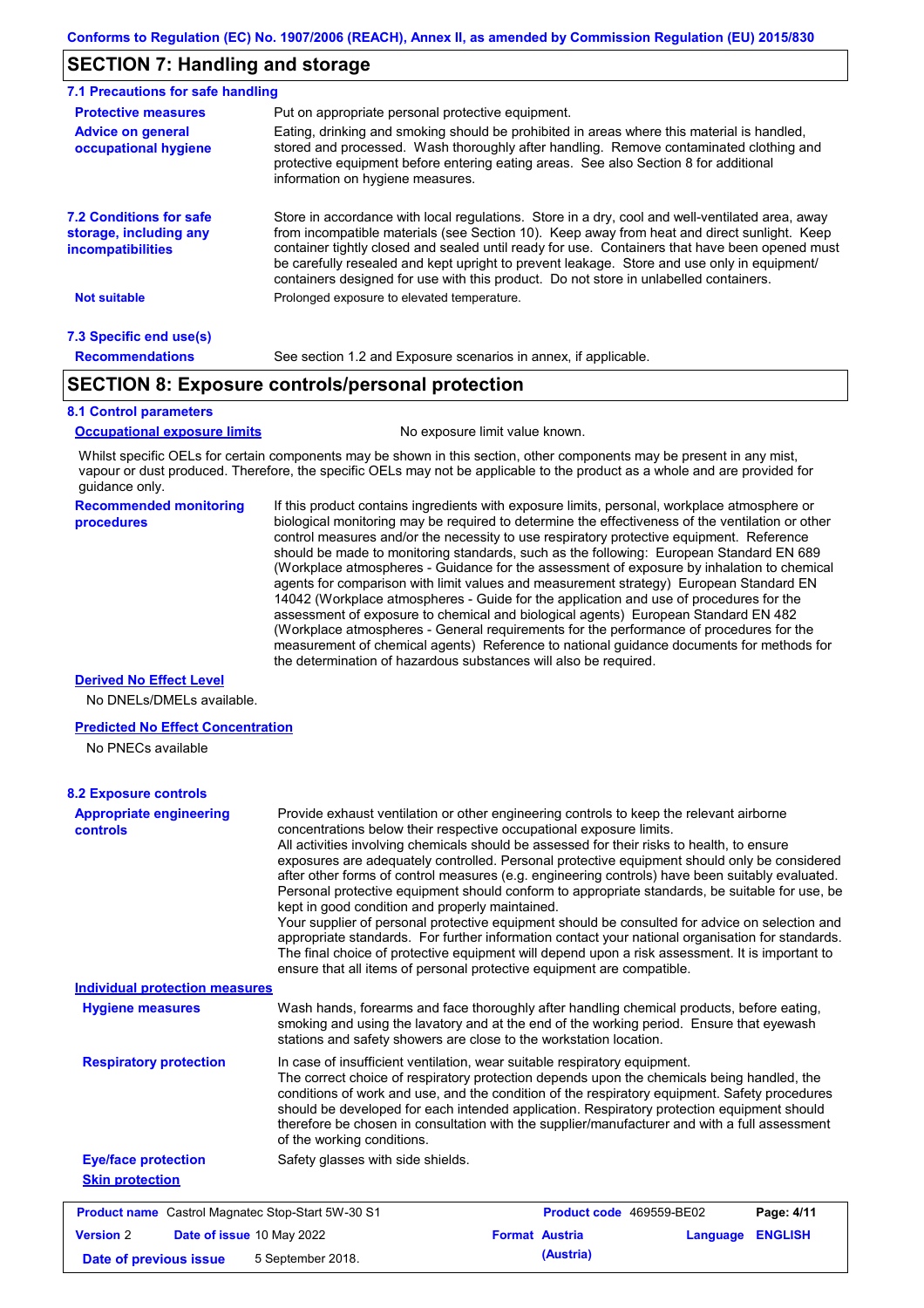### **SECTION 8: Exposure controls/personal protection**

**Hand protection** 

|  | <b>General Information:</b> |
|--|-----------------------------|
|--|-----------------------------|

Because specific work environments and material handling practices vary, safety procedures should be developed for each intended application. The correct choice of protective gloves depends upon the chemicals being handled, and the conditions of work and use. Most gloves provide protection for only a limited time before they must be discarded and replaced (even the best chemically resistant gloves will break down after repeated chemical exposures).

Gloves should be chosen in consultation with the supplier / manufacturer and taking account of a full assessment of the working conditions.

Recommended: Nitrile gloves. **Breakthrough time:**

Breakthrough time data are generated by glove manufacturers under laboratory test conditions and represent how long a glove can be expected to provide effective permeation resistance. It is important when following breakthrough time recommendations that actual workplace conditions are taken into account. Always consult with your glove supplier for up-to-date technical information on breakthrough times for the recommended glove type. Our recommendations on the selection of gloves are as follows:

Continuous contact:

Gloves with a minimum breakthrough time of 240 minutes, or >480 minutes if suitable gloves can be obtained.

If suitable gloves are not available to offer that level of protection, gloves with shorter breakthrough times may be acceptable as long as appropriate glove maintenance and replacement regimes are determined and adhered to.

Short-term / splash protection:

Recommended breakthrough times as above.

It is recognised that for short-term, transient exposures, gloves with shorter breakthrough times may commonly be used. Therefore, appropriate maintenance and replacement regimes must be determined and rigorously followed.

#### **Glove Thickness:**

For general applications, we recommend gloves with a thickness typically greater than 0.35 mm.

It should be emphasised that glove thickness is not necessarily a good predictor of glove resistance to a specific chemical, as the permeation efficiency of the glove will be dependent on the exact composition of the glove material. Therefore, glove selection should also be based on consideration of the task requirements and knowledge of breakthrough times. Glove thickness may also vary depending on the glove manufacturer, the glove type and the glove model. Therefore, the manufacturers' technical data should always be taken into account to ensure selection of the most appropriate glove for the task.

Note: Depending on the activity being conducted, gloves of varying thickness may be required for specific tasks. For example:

 • Thinner gloves (down to 0.1 mm or less) may be required where a high degree of manual dexterity is needed. However, these gloves are only likely to give short duration protection and would normally be just for single use applications, then disposed of.

 • Thicker gloves (up to 3 mm or more) may be required where there is a mechanical (as well as a chemical) risk i.e. where there is abrasion or puncture potential.

**Skin and body**

Use of protective clothing is good industrial practice.

Personal protective equipment for the body should be selected based on the task being performed and the risks involved and should be approved by a specialist before handling this product.

Cotton or polyester/cotton overalls will only provide protection against light superficial contamination that will not soak through to the skin. Overalls should be laundered on a regular basis. When the risk of skin exposure is high (e.g. when cleaning up spillages or if there is a risk of splashing) then chemical resistant aprons and/or impervious chemical suits and boots will be required.

| <b>Product name</b> Castrol Magnatec Stop-Start 5W-30 S1 |  | <b>Product code</b> 469559-BE02 | Page: 5/11 |                       |                         |
|----------------------------------------------------------|--|---------------------------------|------------|-----------------------|-------------------------|
| <b>Version 2</b>                                         |  | Date of issue 10 May 2022       |            | <b>Format Austria</b> | <b>Language ENGLISH</b> |
| Date of previous issue                                   |  | 5 September 2018.               |            | (Austria)             |                         |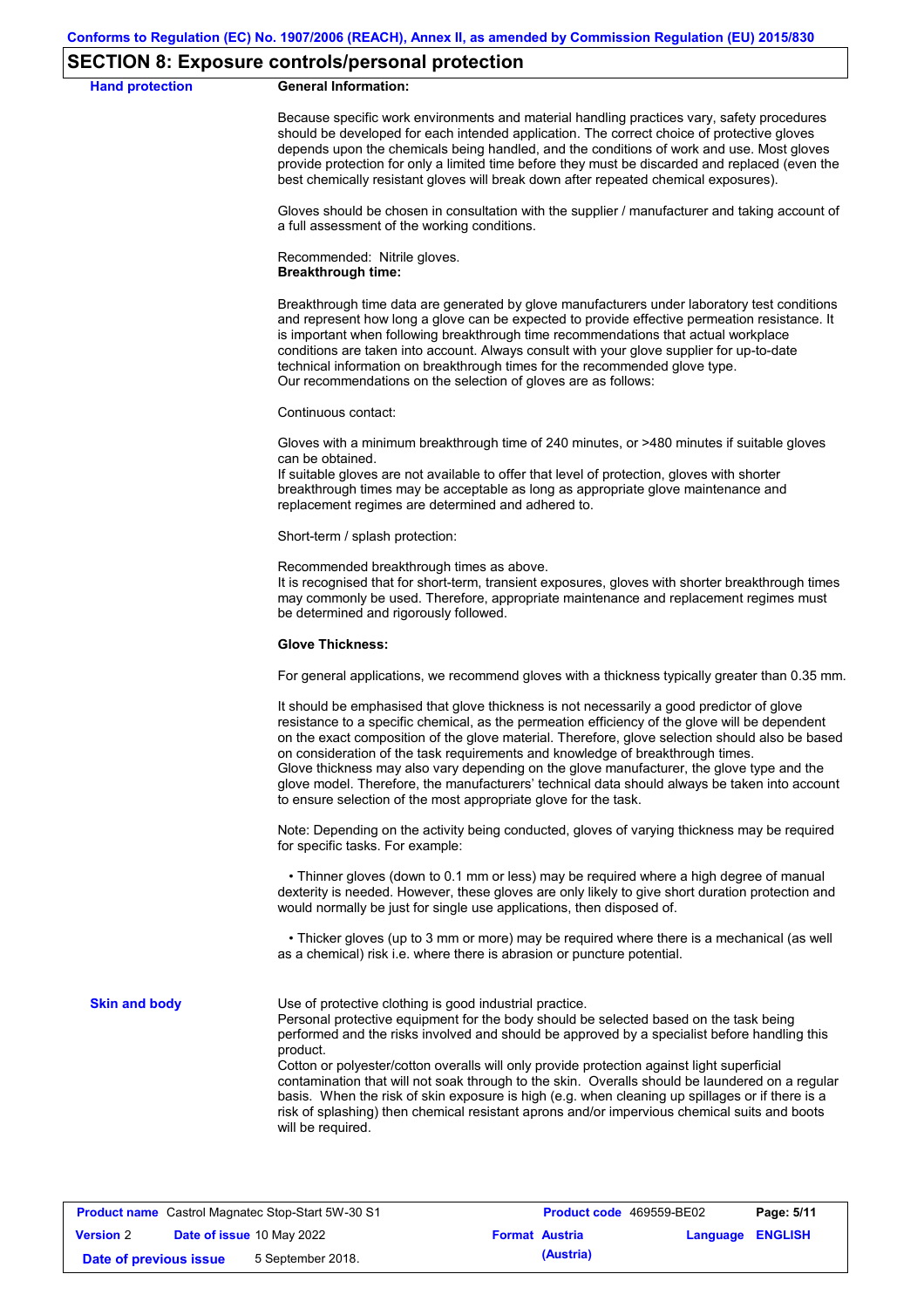# **SECTION 8: Exposure controls/personal protection**

| <b>Refer to standards:</b>                | Respiratory protection: EN 529<br>Gloves: EN 420, EN 374<br>Eye protection: EN 166<br>Filtering half-mask: EN 149<br>Filtering half-mask with valve: EN 405<br>Half-mask: EN 140 plus filter<br>Full-face mask: EN 136 plus filter<br>Particulate filters: FN 143<br>Gas/combined filters: EN 14387                           |
|-------------------------------------------|-------------------------------------------------------------------------------------------------------------------------------------------------------------------------------------------------------------------------------------------------------------------------------------------------------------------------------|
| <b>Environmental exposure</b><br>controls | Emissions from ventilation or work process equipment should be checked to ensure they<br>comply with the requirements of environmental protection legislation. In some cases, fume<br>scrubbers, filters or engineering modifications to the process equipment will be necessary to<br>reduce emissions to acceptable levels. |

# **SECTION 9: Physical and chemical properties**

The conditions of measurement of all properties are at standard temperature and pressure unless otherwise indicated.

#### **9.1 Information on basic physical and chemical properties**

| <b>Appearance</b>                                      |                                              |
|--------------------------------------------------------|----------------------------------------------|
| <b>Physical state</b>                                  | Liguid.                                      |
| <b>Colour</b>                                          | Amber. [Light]                               |
| <b>Odour</b>                                           | Not available.                               |
| <b>Odour threshold</b>                                 | Not available.                               |
| рH                                                     | Mot applicable.                              |
| <b>Melting point/freezing point</b>                    | Not available.                               |
| Initial boiling point and boiling<br>range             | Not available.                               |
| <b>Pour point</b>                                      | -46 °C                                       |
| <b>Flash point</b>                                     | Closed cup: 209°C (408.2°F) [Pensky-Martens] |
| <b>Evaporation rate</b>                                | Not available.                               |
| <b>Flammability (solid, gas)</b>                       | Not available.                               |
| <b>Upper/lower flammability or</b><br>explosive limits | Not available.                               |

**Vapour pressure**

Not available.

|                                                   |                                                                                        | Vapour Pressure at 20°C |          |                       |             | Vapour pressure at 50°C  |               |                |
|---------------------------------------------------|----------------------------------------------------------------------------------------|-------------------------|----------|-----------------------|-------------|--------------------------|---------------|----------------|
|                                                   | <b>Ingredient name</b>                                                                 | mm Hg kPa               |          | <b>Method</b>         | mm<br>Hg    | kPa                      | <b>Method</b> |                |
|                                                   | <b>L</b> úbricating oils<br>(petroleum), C20-50,<br>hydrotreated neutral oil-<br>based | <0.08                   | < 0.011  | <b>ASTM D 5191</b>    |             |                          |               |                |
|                                                   | Lubricating oils<br>(petroleum), C20-50,<br>hydrotreated neutral oil-<br>based         | <0.08                   | < 0.011  | <b>ASTM D 5191</b>    |             |                          |               |                |
|                                                   | bis(nonylphenyl)amine                                                                  | < 0.01                  | < 0.0013 | EU A.4                | $\mathbf 0$ | $\Omega$                 | EU A.4        |                |
|                                                   | Distillates (petroleum),<br>solvent-dewaxed<br>heavy paraffinic                        | < 0.08                  | < 0.011  | <b>ASTM D 5191</b>    |             |                          |               |                |
|                                                   | Distillates (petroleum),<br>hydrotreated heavy<br>paraffinic                           | < 0.08                  | < 0.011  | <b>ASTM D 5191</b>    |             |                          |               |                |
| <b>Vapour density</b>                             | Not available.                                                                         |                         |          |                       |             |                          |               |                |
| <b>Relative density</b>                           | Not available.                                                                         |                         |          |                       |             |                          |               |                |
| <b>Density</b>                                    | <1000 kg/m <sup>3</sup> (<1 g/cm <sup>3</sup> ) at 15 <sup>°</sup> C                   |                         |          |                       |             |                          |               |                |
| <b>Solubility(ies)</b>                            | insoluble in water.                                                                    |                         |          |                       |             |                          |               |                |
| <b>Partition coefficient: n-octanol/</b><br>water | Mot applicable.                                                                        |                         |          |                       |             |                          |               |                |
| <b>Auto-ignition temperature</b>                  | <b>Ingredient name</b>                                                                 |                         | °C       | °F                    |             | <b>Method</b>            |               |                |
|                                                   | bis(nonylphenyl)amine                                                                  |                         | 440      | 824                   |             | <b>EU A.15</b>           |               |                |
| <b>Decomposition temperature</b>                  | Not available.                                                                         |                         |          |                       |             |                          |               |                |
| Product name Castrol Magnatec Stop-Start 5W-30 S1 |                                                                                        |                         |          |                       |             | Product code 469559-BE02 |               | Page: 6/11     |
| <b>Version 2</b><br>Date of issue 10 May 2022     |                                                                                        |                         |          | <b>Format Austria</b> |             |                          | Language      | <b>ENGLISH</b> |
| Date of previous issue                            | 5 September 2018.                                                                      |                         |          | (Austria)             |             |                          |               |                |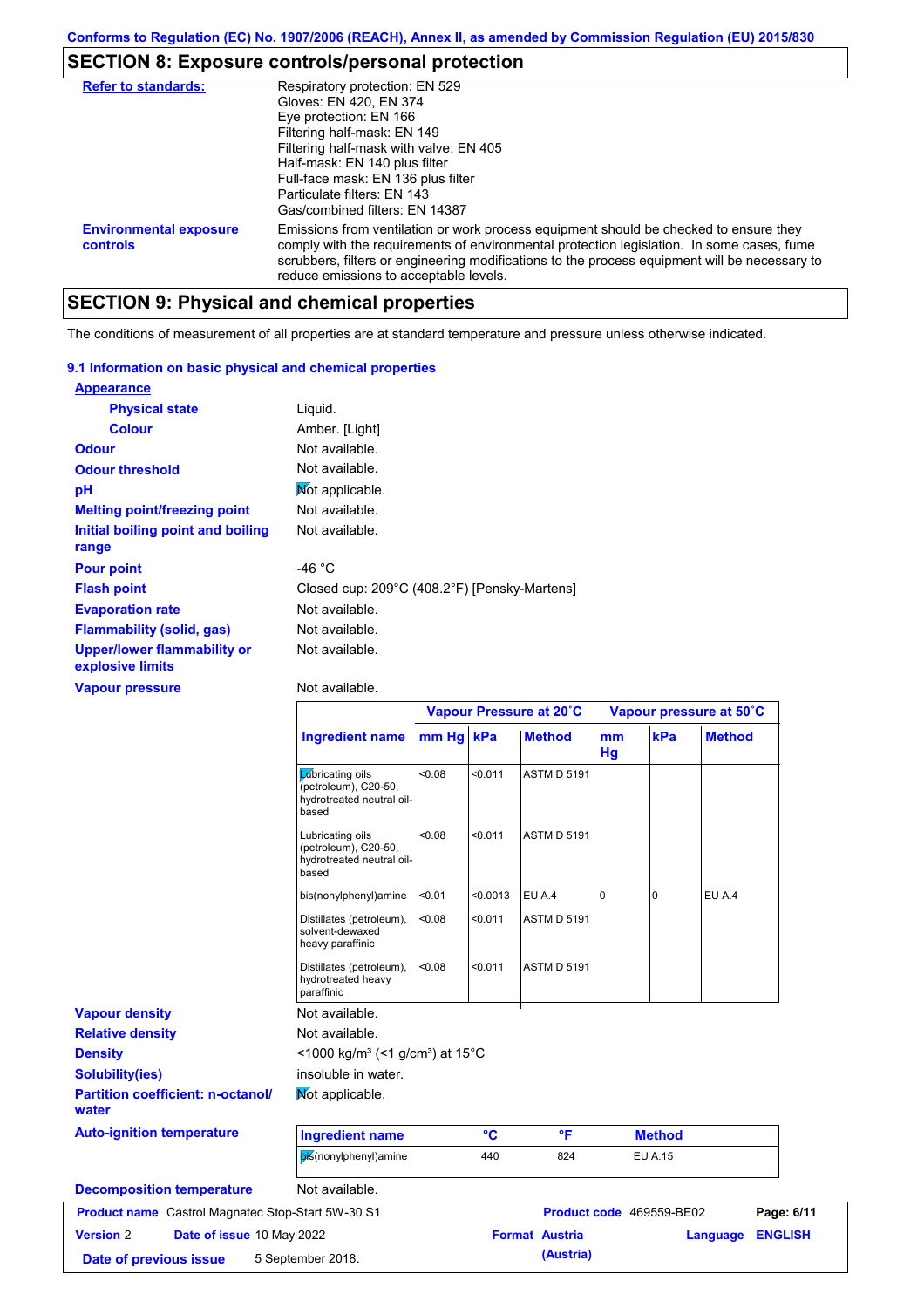|                                                   | <b>SECTION 9: Physical and chemical properties</b>                                                                                                                      |
|---------------------------------------------------|-------------------------------------------------------------------------------------------------------------------------------------------------------------------------|
| <b>Viscosity</b>                                  | Kinematic: 59.9 mm <sup>2</sup> /s (59.9 cSt) at $40^{\circ}$ C<br>Kinematic: 10.3 mm <sup>2</sup> /s (10.3 cSt) at 100 $^{\circ}$ C                                    |
| <b>Explosive properties</b>                       | Not available.                                                                                                                                                          |
| <b>Oxidising properties</b>                       | Not available.                                                                                                                                                          |
| <b>Particle characteristics</b>                   |                                                                                                                                                                         |
| <b>Median particle size</b>                       | Mot applicable.                                                                                                                                                         |
| 9.2 Other information                             |                                                                                                                                                                         |
| No additional information.                        |                                                                                                                                                                         |
| <b>SECTION 10: Stability and reactivity</b>       |                                                                                                                                                                         |
| <b>10.1 Reactivity</b>                            | No specific test data available for this product. Refer to Conditions to avoid and Incompatible<br>materials for additional information.                                |
| <b>10.2 Chemical stability</b>                    | The product is stable.                                                                                                                                                  |
| <b>10.3 Possibility of</b><br>hazardous reactions | Under normal conditions of storage and use, hazardous reactions will not occur.<br>Under normal conditions of storage and use, hazardous polymerisation will not occur. |
| <b>10.4 Conditions to avoid</b>                   | Avoid all possible sources of ignition (spark or flame).                                                                                                                |
| 10.5 Incompatible materials                       | Reactive or incompatible with the following materials: oxidising materials.                                                                                             |
| <b>10.6 Hazardous</b>                             | Under normal conditions of storage and use, hazardous decomposition products should not be                                                                              |

**decomposition products** produced. **SECTION 11: Toxicological information**

#### **11.1 Information on toxicological effects Acute toxicity estimates**

|  | <b>ACUTE TOXICITY ESTIMATES</b> |
|--|---------------------------------|
|  |                                 |

| <b>Product/ingredient name</b>                                                             |                                                                                                                     | Oral (mg/<br><b>Dermal</b><br>kq<br>(mg/kg) |     | <b>Inhalation</b><br>(gases)<br>(ppm) | <b>Inhalation</b><br>(vapours)<br>(mg/l) | <b>Inhalation</b><br>(dusts)<br>and mists)<br>(mg/l) |
|--------------------------------------------------------------------------------------------|---------------------------------------------------------------------------------------------------------------------|---------------------------------------------|-----|---------------------------------------|------------------------------------------|------------------------------------------------------|
| Long chain alkyl phenol                                                                    |                                                                                                                     | 2500                                        | N/A | N/A                                   | N/A                                      | N/A                                                  |
| <b>Information on likely</b><br>routes of exposure                                         | Routes of entry anticipated: Dermal, Inhalation.                                                                    |                                             |     |                                       |                                          |                                                      |
| <b>Potential acute health effects</b>                                                      |                                                                                                                     |                                             |     |                                       |                                          |                                                      |
| <b>Inhalation</b>                                                                          | Exposure to decomposition products may cause a health hazard. Serious effects may be<br>delayed following exposure. |                                             |     |                                       |                                          |                                                      |
| <b>Ingestion</b>                                                                           | No known significant effects or critical hazards.                                                                   |                                             |     |                                       |                                          |                                                      |
| <b>Skin contact</b>                                                                        | Defatting to the skin. May cause skin dryness and irritation.                                                       |                                             |     |                                       |                                          |                                                      |
| <b>Eye contact</b>                                                                         | No known significant effects or critical hazards.                                                                   |                                             |     |                                       |                                          |                                                      |
| <b>Symptoms related to the physical, chemical and toxicological characteristics</b>        |                                                                                                                     |                                             |     |                                       |                                          |                                                      |
| <b>Inhalation</b>                                                                          | No specific data.                                                                                                   |                                             |     |                                       |                                          |                                                      |
| <b>Ingestion</b>                                                                           | No specific data.                                                                                                   |                                             |     |                                       |                                          |                                                      |
| <b>Skin contact</b>                                                                        | Adverse symptoms may include the following:<br>irritation<br>dryness<br>cracking                                    |                                             |     |                                       |                                          |                                                      |
| <b>Eye contact</b>                                                                         | No specific data.                                                                                                   |                                             |     |                                       |                                          |                                                      |
| Delayed and immediate effects as well as chronic effects from short and long-term exposure |                                                                                                                     |                                             |     |                                       |                                          |                                                      |
| <b>Inhalation</b>                                                                          | Overexposure to the inhalation of airborne droplets or aerosols may cause irritation of the<br>respiratory tract.   |                                             |     |                                       |                                          |                                                      |
| <b>Ingestion</b>                                                                           | Ingestion of large quantities may cause nausea and diarrhoea.                                                       |                                             |     |                                       |                                          |                                                      |
| <b>Skin contact</b>                                                                        | Prolonged or repeated contact can defat the skin and lead to irritation and/or dermatitis.                          |                                             |     |                                       |                                          |                                                      |
| <b>Eye contact</b>                                                                         | Potential risk of transient stinging or redness if accidental eye contact occurs.                                   |                                             |     |                                       |                                          |                                                      |
| <b>Potential chronic health effects</b>                                                    |                                                                                                                     |                                             |     |                                       |                                          |                                                      |

| <b>Product name</b> Castrol Magnatec Stop-Start 5W-30 S1 |  |                                  | <b>Product code</b> 469559-BE02 |                       | Page: 7/11              |  |
|----------------------------------------------------------|--|----------------------------------|---------------------------------|-----------------------|-------------------------|--|
| <b>Version 2</b>                                         |  | <b>Date of issue 10 May 2022</b> |                                 | <b>Format Austria</b> | <b>Language ENGLISH</b> |  |
| Date of previous issue                                   |  | 5 September 2018.                |                                 | (Austria)             |                         |  |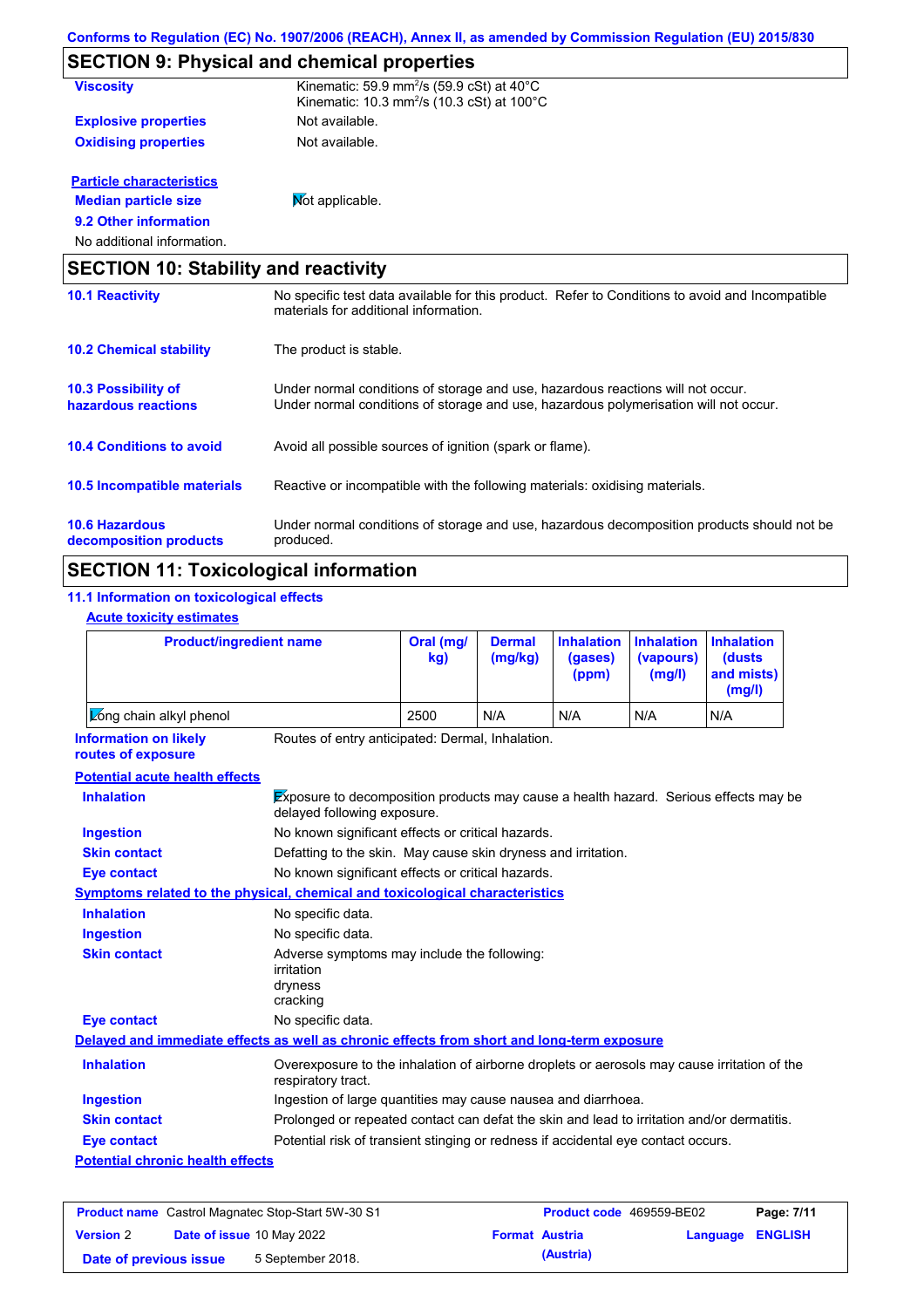## **SECTION 11: Toxicological information**

| General                      | USED ENGINE OILS                                                                                                                                                                                                                                                                                                                                                                     |
|------------------------------|--------------------------------------------------------------------------------------------------------------------------------------------------------------------------------------------------------------------------------------------------------------------------------------------------------------------------------------------------------------------------------------|
|                              | Combustion products resulting from the operation of internal combustion engines contaminate<br>engine oils during use. Used engine oil may contain hazardous components which have the<br>potential to cause skin cancer. Frequent or prolonged contact with all types and makes of used<br>engine oil must therefore be avoided and a high standard of personal hygiene maintained. |
| <b>Carcinogenicity</b>       | No known significant effects or critical hazards.                                                                                                                                                                                                                                                                                                                                    |
| <b>Mutagenicity</b>          | No known significant effects or critical hazards.                                                                                                                                                                                                                                                                                                                                    |
| <b>Developmental effects</b> | No known significant effects or critical hazards.                                                                                                                                                                                                                                                                                                                                    |
| <b>Fertility effects</b>     | No known significant effects or critical hazards.                                                                                                                                                                                                                                                                                                                                    |

# **SECTION 12: Ecological information**

#### **12.1 Toxicity**

**Environmental hazards** Not classified as dangerous

#### **12.2 Persistence and degradability**

Expected to be biodegradable.

#### **12.3 Bioaccumulative potential**

This product is not expected to bioaccumulate through food chains in the environment.

| <b>12.4 Mobility in soil</b>                                  |                                                                      |
|---------------------------------------------------------------|----------------------------------------------------------------------|
| <b>Soil/water partition</b><br>coefficient (K <sub>oc</sub> ) | Not available.                                                       |
| <b>Mobility</b>                                               | Spillages may penetrate the soil causing ground water contamination. |

#### **12.5 Results of PBT and vPvB assessment**

Product does not meet the criteria for PBT or vPvB according to Regulation (EC) No. 1907/2006, Annex XIII.

#### **12.6 Other adverse effects**

Spills may form a film on water surfaces causing physical damage to organisms. Oxygen transfer could also be impaired. **Other ecological information**

## **SECTION 13: Disposal considerations**

### **13.1 Waste treatment methods**

#### Where possible, arrange for product to be recycled. Dispose of via an authorised person/ licensed waste disposal contractor in accordance with local regulations. **Methods of disposal Product**

## **Hazardous waste** Yes.

| European waste cataloque (EWC) |                                                                  |  |
|--------------------------------|------------------------------------------------------------------|--|
| Waste code                     | <b>Waste designation</b>                                         |  |
| l 13 02 05*                    | Imineral-based non-chlorinated engine, gear and lubricating oils |  |

However, deviation from the intended use and/or the presence of any potential contaminants may require an alternative waste disposal code to be assigned by the end user.

| <b>Packaging</b>           |                                                                                                                                                                                                                                         |
|----------------------------|-----------------------------------------------------------------------------------------------------------------------------------------------------------------------------------------------------------------------------------------|
| <b>Methods of disposal</b> | Where possible, arrange for product to be recycled. Dispose of via an authorised person/<br>licensed waste disposal contractor in accordance with local regulations.                                                                    |
| <b>Special precautions</b> | This material and its container must be disposed of in a safe way. Empty containers or liners<br>may retain some product residues. Avoid dispersal of spilt material and runoff and contact with<br>soil, waterways, drains and sewers. |
| <b>References</b>          | Commission 2014/955/EU<br>Directive 2008/98/EC                                                                                                                                                                                          |

# **SECTION 14: Transport information**

| <b>Product name</b> Castrol Magnatec Stop-Start 5W-30 S1 |  | <b>Product code</b> 469559-BE02  | Page: 8/11 |                       |                  |  |
|----------------------------------------------------------|--|----------------------------------|------------|-----------------------|------------------|--|
| <b>Version 2</b>                                         |  | <b>Date of issue 10 May 2022</b> |            | <b>Format Austria</b> | Language ENGLISH |  |
| Date of previous issue                                   |  | 5 September 2018.                |            | (Austria)             |                  |  |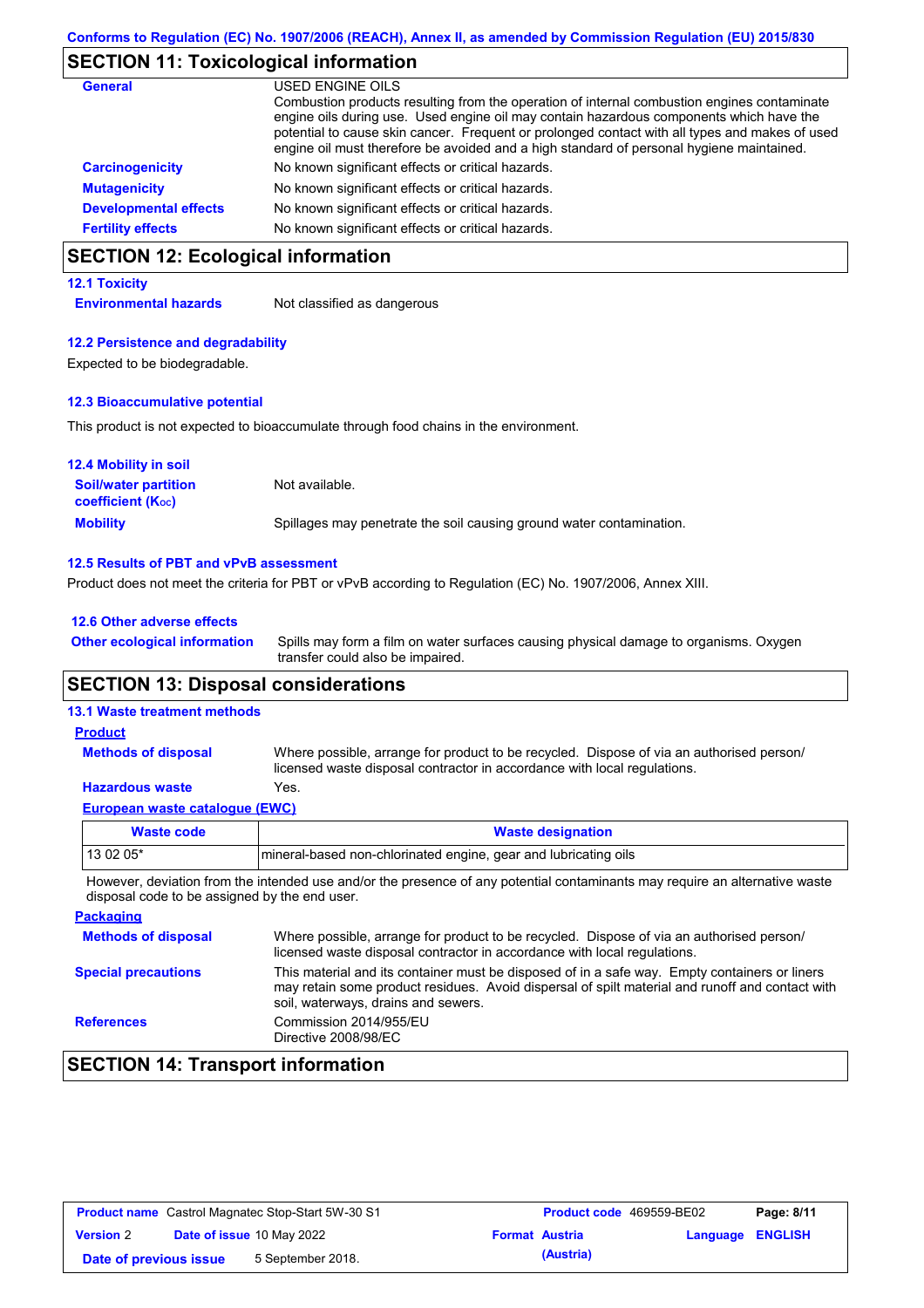# **SECTION 14: Transport information**

|                                           | <b>ADR/RID</b> | <b>ADN</b>     | <b>IMDG</b>    | <b>IATA</b>    |
|-------------------------------------------|----------------|----------------|----------------|----------------|
| 14.1 UN number                            | Not regulated. | Not regulated. | Not regulated. | Not regulated. |
| 14.2 UN proper<br>shipping name           |                |                |                |                |
| <b>14.3 Transport</b><br>hazard class(es) |                |                |                |                |
| 14.4 Packing<br>group                     |                |                |                |                |
| 14.5<br><b>Environmental</b><br>hazards   | No.            | No.            | No.            | No.            |
| <b>Additional</b><br>information          |                |                |                |                |

**14.6 Special precautions for user** Not available.

**14.7 Transport in bulk according to IMO instruments**

Not available.

# **SECTION 15: Regulatory information**

**Other regulations REACH Status** The company, as identified in Section 1, sells this product in the EU in compliance with the current requirements of REACH. **15.1 Safety, health and environmental regulations/legislation specific for the substance or mixture EU Regulation (EC) No. 1907/2006 (REACH) Annex XIV - List of substances subject to authorisation Substances of very high concern** None of the components are listed. All components are listed or exempted. All components are listed or exempted. All components are listed or exempted. All components are listed or exempted. All components are active or exempted. All components are listed or exempted. At least one component is not listed. **United States inventory (TSCA 8b) Australia inventory (AIIC) Canada inventory China inventory (IECSC) Japan inventory (CSCL) Korea inventory (KECI) Philippines inventory (PICCS) Taiwan Chemical Substances Inventory (TCSI)** All components are listed or exempted. **Ozone depleting substances (1005/2009/EU)** Not listed. **Prior Informed Consent (PIC) (649/2012/EU)** None of the components are listed. **Annex XIV EU Regulation (EC) No. 1907/2006 (REACH) Annex XVII - Restrictions on the manufacture, placing on the market and use of certain dangerous substances, mixtures and articles** Not applicable.

**Product name** Castrol Magnatec Stop-Start 5W-30 S1 **Product code** 469559-BE02 **Page: 9/11 Version** 2 **Date of issue** 10 May 2022 **Format Austria Language ENGLISH Date of previous issue 5 September 2018. (Austria)**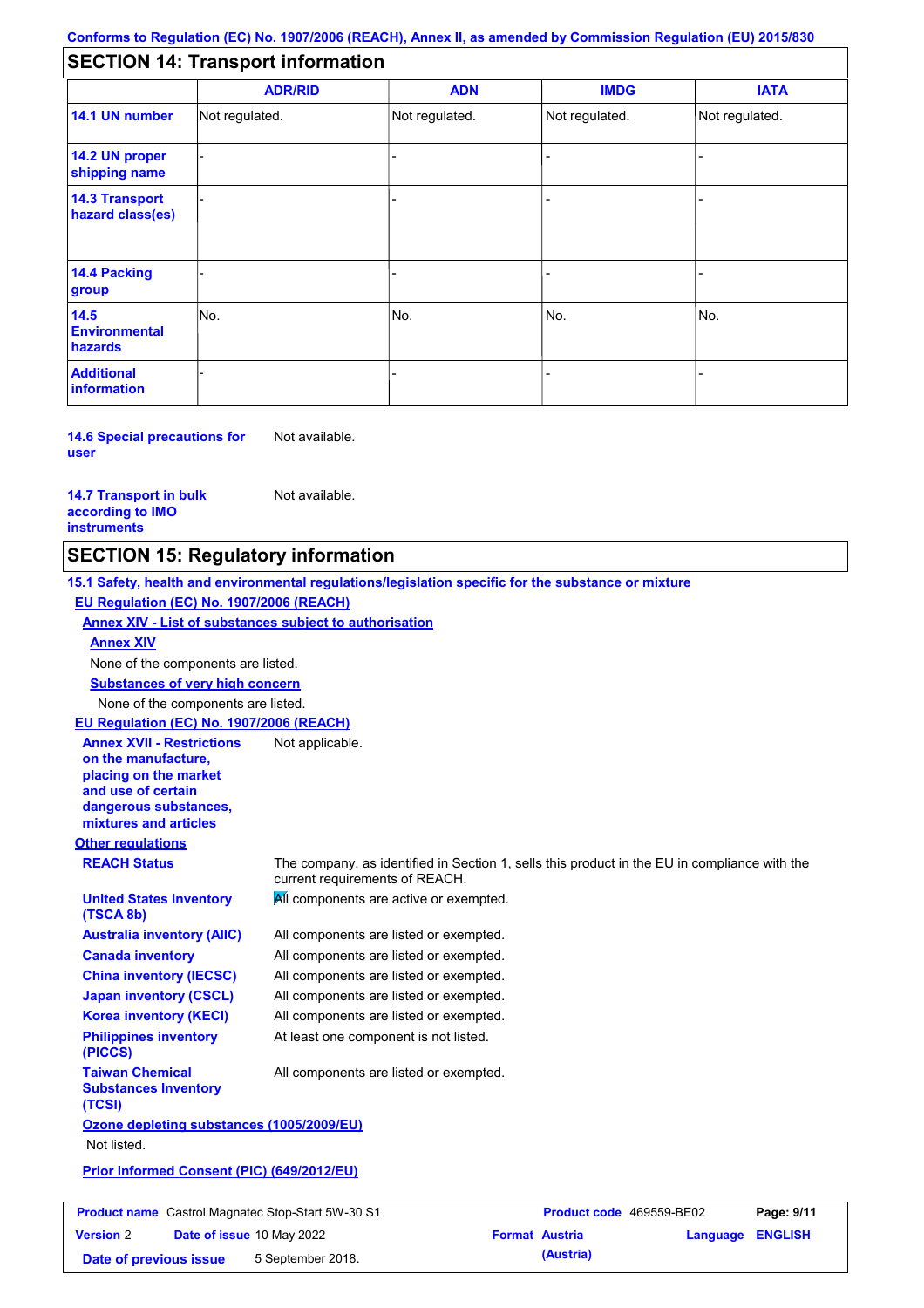# **SECTION 15: Regulatory information**

Not listed.

| <b>Persistent Organic Pollutants</b><br>Not listed.        |            |
|------------------------------------------------------------|------------|
| EU - Water framework directive - Priority substances       |            |
| None of the components are listed.                         |            |
| <b>Seveso Directive</b>                                    |            |
| This product is not controlled under the Seveso Directive. |            |
| <b>National requlations</b>                                |            |
| Limitation of the use of<br>organic solvents               | Permitted. |

| <b>15.2 Chemical safety</b> | A Chemical Safety Assessment has been carried out for one or more of the substances within  |
|-----------------------------|---------------------------------------------------------------------------------------------|
| assessment                  | this mixture. A Chemical Safety Assessment has not been carried out for the mixture itself. |

# **SECTION 16: Other information**

| <b>Abbreviations and acronyms</b> | ADN = European Provisions concerning the International Carriage of Dangerous Goods by    |
|-----------------------------------|------------------------------------------------------------------------------------------|
|                                   | Inland Waterway                                                                          |
|                                   | ADR = The European Agreement concerning the International Carriage of Dangerous Goods by |
|                                   | Road                                                                                     |
|                                   | ATE = Acute Toxicity Estimate                                                            |
|                                   | <b>BCF</b> = Bioconcentration Factor<br>CAS = Chemical Abstracts Service                 |
|                                   | CLP = Classification, Labelling and Packaging Regulation [Regulation (EC) No. 1272/2008] |
|                                   | <b>CSA</b> = Chemical Safety Assessment                                                  |
|                                   | CSR = Chemical Safety Report                                                             |
|                                   | DMEL = Derived Minimal Effect Level                                                      |
|                                   | DNEL = Derived No Effect Level                                                           |
|                                   | EINECS = European Inventory of Existing Commercial chemical Substances                   |
|                                   | ES = Exposure Scenario                                                                   |
|                                   | EUH statement = CLP-specific Hazard statement                                            |
|                                   | EWC = European Waste Catalogue                                                           |
|                                   | GHS = Globally Harmonized System of Classification and Labelling of Chemicals            |
|                                   | IATA = International Air Transport Association                                           |
|                                   | IBC = Intermediate Bulk Container                                                        |
|                                   | IMDG = International Maritime Dangerous Goods                                            |
|                                   | LogPow = logarithm of the octanol/water partition coefficient                            |
|                                   | MARPOL = International Convention for the Prevention of Pollution From Ships, 1973 as    |
|                                   | modified by the Protocol of 1978. ("Marpol" = marine pollution)                          |
|                                   | OECD = Organisation for Economic Co-operation and Development                            |
|                                   | PBT = Persistent, Bioaccumulative and Toxic                                              |
|                                   | <b>PNEC = Predicted No Effect Concentration</b>                                          |
|                                   | REACH = Registration, Evaluation, Authorisation and Restriction of Chemicals Regulation  |
|                                   | [Regulation (EC) No. 1907/2006]                                                          |
|                                   | RID = The Regulations concerning the International Carriage of Dangerous Goods by Rail   |
|                                   | <b>RRN = REACH Registration Number</b>                                                   |
|                                   | SADT = Self-Accelerating Decomposition Temperature                                       |
|                                   | SVHC = Substances of Very High Concern                                                   |
|                                   | STOT-RE = Specific Target Organ Toxicity - Repeated Exposure                             |
|                                   | STOT-SE = Specific Target Organ Toxicity - Single Exposure                               |
|                                   | TWA = Time weighted average<br>$UN = United Nations$                                     |
|                                   | $UVCB = Complex\;hydrocarbon\; substance$                                                |
|                                   | VOC = Volatile Organic Compound                                                          |
|                                   | vPvB = Very Persistent and Very Bioaccumulative                                          |
|                                   | Varies = may contain one or more of the following 64741-88-4 / RRN 01-2119488706-23,     |
|                                   | 64741-89-5 / RRN 01-2119487067-30, 64741-95-3 / RRN 01-2119487081-40, 64741-96-4/ RRN    |
|                                   | 01-2119483621-38, 64742-01-4 / RRN 01-2119488707-21, 64742-44-5 / RRN                    |
|                                   | 01-2119985177-24, 64742-45-6, 64742-52-5 / RRN 01-2119467170-45, 64742-53-6 / RRN        |
|                                   | 01-2119480375-34, 64742-54-7 / RRN 01-2119484627-25, 64742-55-8 / RRN                    |
|                                   | 01-2119487077-29, 64742-56-9 / RRN 01-2119480132-48, 64742-57-0 / RRN                    |
|                                   | 01-2119489287-22, 64742-58-1, 64742-62-7 / RRN 01-2119480472-38, 64742-63-8,             |
|                                   | 64742-65-0 / RRN 01-2119471299-27, 64742-70-7 / RRN 01-2119487080-42, 72623-85-9 /       |
|                                   | RRN 01-2119555262-43, 72623-86-0 / RRN 01-2119474878-16, 72623-87-1 / RRN                |
|                                   | 01-2119474889-13                                                                         |

## **Procedure used to derive the classification according to Regulation (EC) No. 1272/2008 [CLP/GHS]**

| <b>Product name</b> Castrol Magnatec Stop-Start 5W-30 S1 |  | <b>Product code</b> 469559-BE02  |                       | Page: 10/11 |                         |  |
|----------------------------------------------------------|--|----------------------------------|-----------------------|-------------|-------------------------|--|
| <b>Version 2</b>                                         |  | <b>Date of issue 10 May 2022</b> | <b>Format Austria</b> |             | <b>Language ENGLISH</b> |  |
| Date of previous issue                                   |  | 5 September 2018.                |                       | (Austria)   |                         |  |